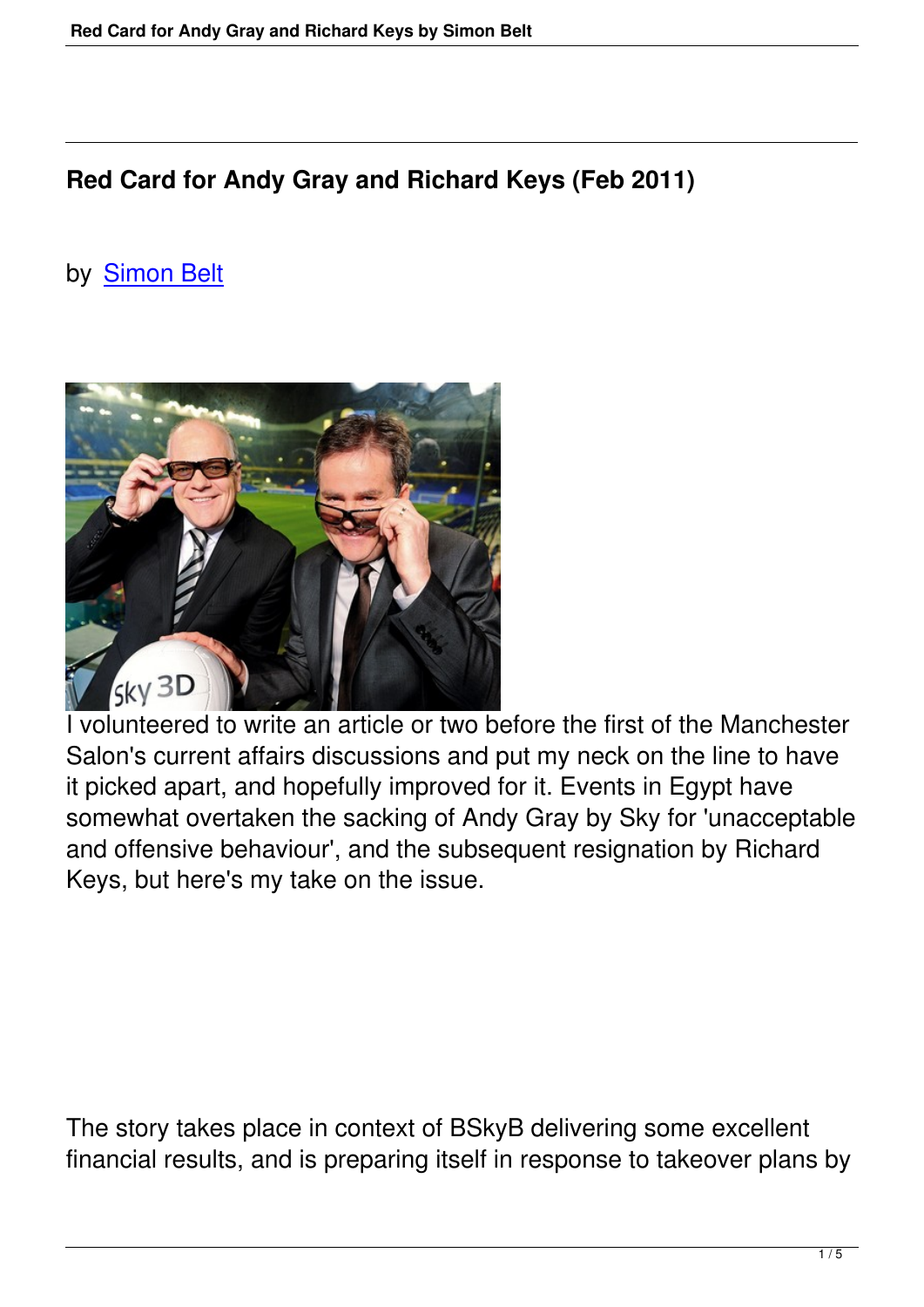Rupert Murdoch. Further adding complications in understanding the context is that Andy Gray is one of the celebrities who have begun legal proceedings against the News of the World, owned by Rupert Murdoch, over the phone tapping allegations.

There was a general acceptance in most of the reporting that what was broadcast of off-air, pre-match comments made by Andy Gray and Richard Keys were fair game to discuss in terms of whether Sky should discipline, and possibly dismiss one or other of the commentators. Little was made of the fact that the comments were off-air and whether this was an issue of privacy. Indeed, whenever this was raised there seemed to be incredulity that anything done or said when at a place of work, or by someone with a prominent position in the media wherever they say or do things should be considered as private.

When it comes to football, there does seem to be an acceptance that behaviour of anyone concerned can and should be regulated and modified whenever it represents something unpalatable to a modern sense of taste. As I write this article, I am watching coverage of events in Egypt and the contrast between people express a desire to control their lives and express that publicly without recourse to polite niceties contrasts profoundly with the sense of 'you can't say that', now very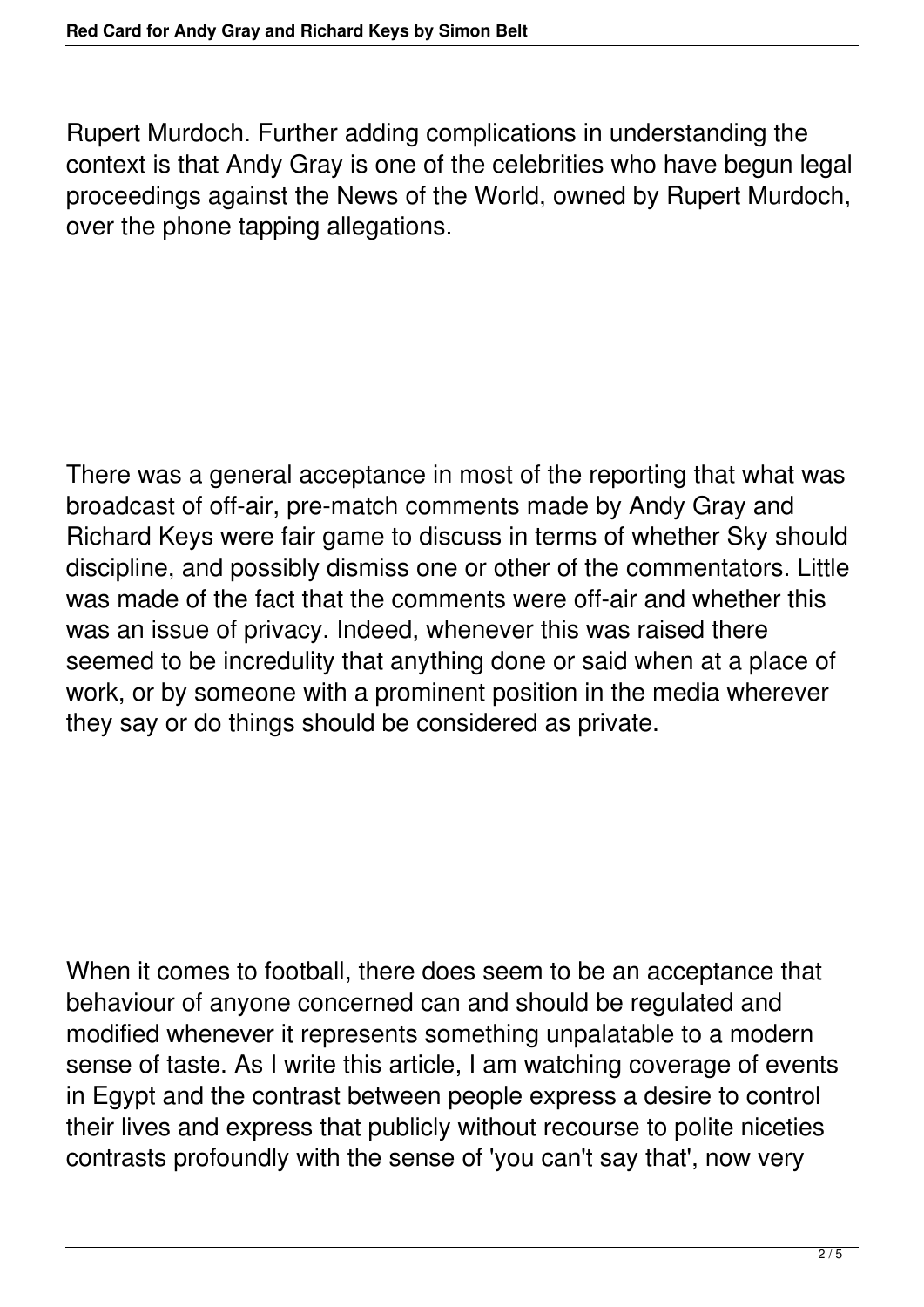prevalent in across life in Britain today and with spotlights on it in football.

This surely was a private conversation between presenters preparing for a live public commentary on TV, whose live public commentary wasn't in question as unprofessional, and should remain as such. The encroachment of all aspects of interpersonal relations between individuals at work, even when those involved don't express a problem with any aspect of those relations, is a profoundly worrying aspect of the 'kiss and tell all' attitude that blurs any distinction between public and private life. The consequence of Gray's sacking is the full realisation of the worst aspects of George Orwell's thought police and invasive snooping from his 1984 novel on totalitarian states.

Further, whilst the state and institutions organise around themes of interpersonal behaviour in ways that increase their power over individuals and their private lives, the scope for individuals to tackle perceived problems for themselves is diminished as our role is increasingly paved out for us to look to those in authority to enforce codes of behaviour on our behalf. This trend makes asserting our own capacity and agency more difficult rather than empowering for us.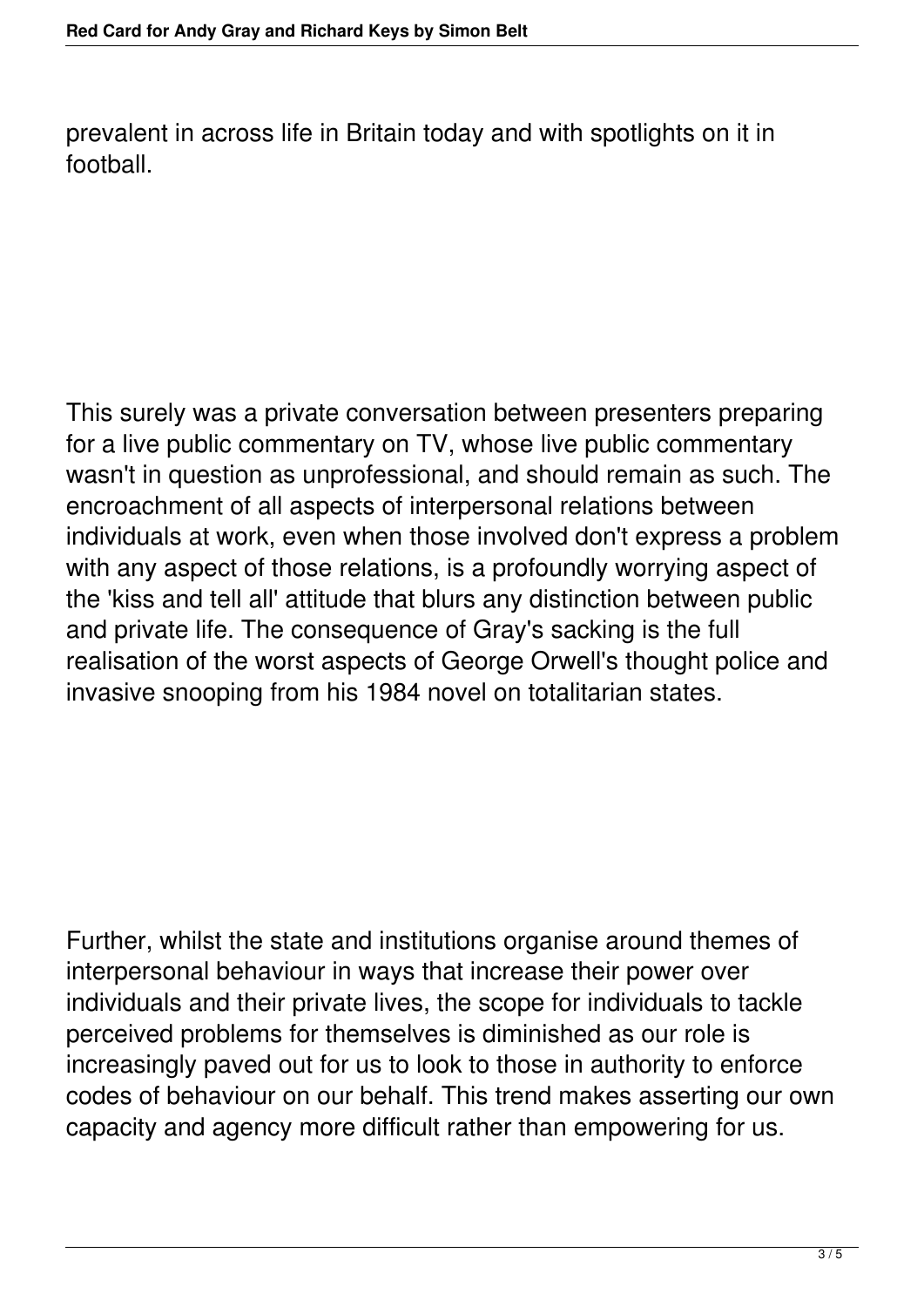## **Some useful background readings**

Sky Sports' Richard Keys and Andy Gray score an own goal , by SportsMail reporter, 23 January 2011

Did Sky News drop sister channel in it? by Jonathan Harwood, The First Post, 25 January 2011

Andy Gray and Richard Keys in sexism row , by Nick Parker and Neil Syson, The Sun 25 January 2011

Andy Gray sacked: how the Sky Sports sexism scandal has unfolded , Telegraph 25 January 2011

The sexism row in football , Woman's Hour, Radio 4, 26 January 2011

A victory for womens' rights? Do me a favour , Duleep Allirajah, spiked 26 January 2011

The Radio Wales Phone-In , BBC Radio Wales, 26 January 2011